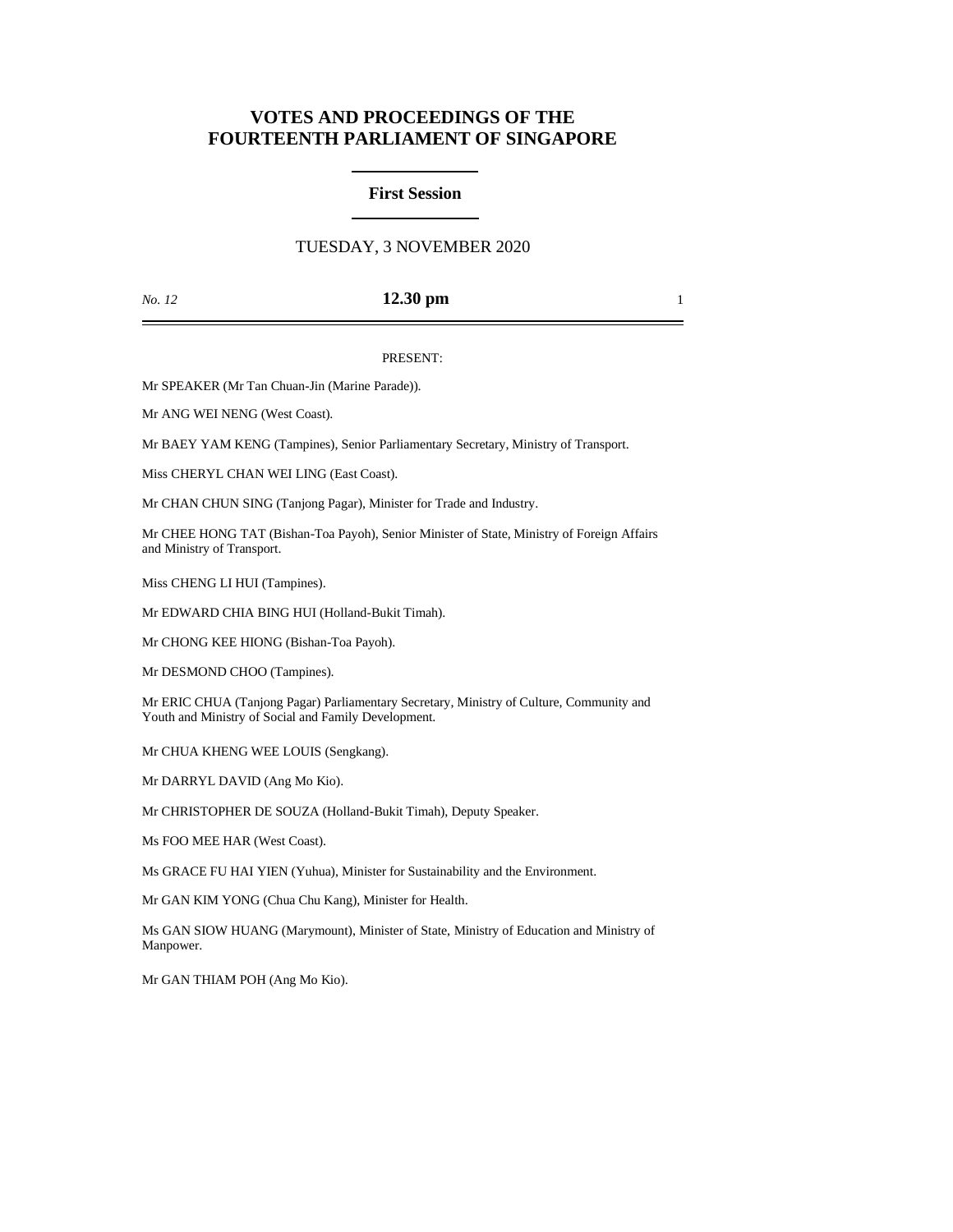Mr GERALD GIAM YEAN SONG (Aljunied).

Mr DERRICK GOH (Nee Soon).

Ms HE TING RU (Sengkang).

Mr HENG CHEE HOW (Jalan Besar), Senior Minister of State, Ministry of Defence.

Mr HENG SWEE KEAT (East Coast), Deputy Prime Minister, Coordinating Minister for Economic Policies and Minister for Finance.

Mr SHAWN HUANG WEI ZHONG (Jurong).

Ms INDRANEE RAJAH (Tanjong Pagar), Minister, Prime Minister's Office, Second Minister for Finance, Second Minister for National Development and Leader of the House.

Mr S ISWARAN (West Coast), Minister for Communications and Information and Minister-in-charge of Trade Relations.

Dr JANIL PUTHUCHEARY (Pasir Ris-Punggol), Senior Minister of State, Ministry of Communications and Information and Ministry of Health and Government Whip.

Dr AMY KHOR LEAN SUAN (Hong Kah North), Senior Minister of State, Ministry of Sustainability and the Environment and Ministry of Transport.

Dr KOH POH KOON (Tampines), Senior Minister of State, Ministry of Health.

Mr KWEK HIAN CHUAN HENRY (Kebun Baru).

Mr DESMOND LEE (West Coast), Minister for National Development and Minister-in-charge of Social Services Integration.

Mr LEE HSIEN LOONG (Ang Mo Kio), Prime Minister.

Mr LEONG MUN WAI (Non-Constituency Member).

Mr LIANG ENG HWA (Bukit Panjang).

Mr LIM BIOW CHUAN (Mountbatten).

Assoc Prof JAMUS JEROME LIM (Sengkang).

Ms SYLVIA LIM (Aljunied).

Dr LIM WEE KIAK (Sembawang).

Ms LOW YEN LING (Chua Chu Kang), Minister of State, Ministry of Culture, Community and Youth and Ministry of Trade and Industry.

Ms MARIAM JAAFAR (Sembawang).

Mr MASAGOS ZULKIFLI B M M (Tampines), Minister for Social and Family Development, Second Minister for Health and Minister-in-charge of Muslim Affairs.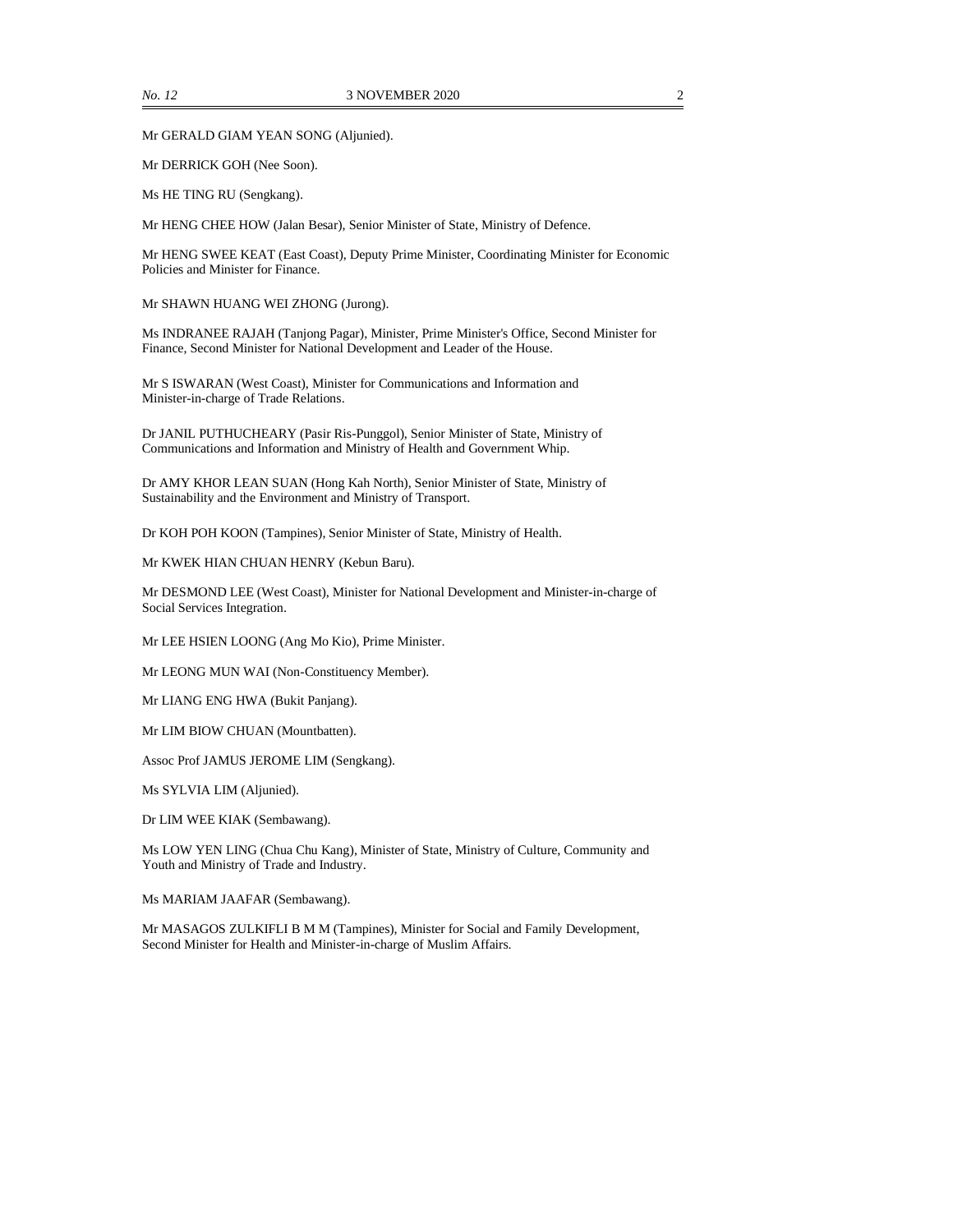Mr MOHD FAHMI BIN ALIMAN (Marine Parade).

Mr MUHAMAD FAISAL ABDUL MANAP (Aljunied).

Assoc Prof Dr MUHAMMAD FAISHAL IBRAHIM (Nee Soon), Minister of State, Ministry of Home Affairs and Ministry of National Development.

Mr MURALI PILLAI (Bukit Batok).

Ms NADIA AHMAD SAMDIN (Ang Mo Kio).

Dr NG ENG HEN (Bishan-Toa Payoh), Minister for Defence.

Ms NG LING LING (Ang Mo Kio).

Mr LOUIS NG KOK KWANG (Nee Soon).

Miss RACHEL ONG (West Coast).

Mr ONG YE KUNG (Sembawang), Minister for Transport.

Ms JOAN PEREIRA (Tanjong Pagar).

Mr LEON PERERA (Aljunied).

Ms DENISE PHUA LAY PENG (Jalan Besar).

Ms HAZEL POA (Non-Constituency Member).

Ms POH LI SAN (Sembawang).

Mr PRITAM SINGH (Aljunied), Leader of the Opposition.

Ms RAEESAH KHAN (Sengkang).

Ms RAHAYU MAHZAM (Jurong), Parliamentary Secretary, Ministry of Health.

Mr SAKTIANDI SUPAAT (Bishan-Toa Payoh).

Mr SEAH KIAN PENG (Marine Parade).

Mr K SHANMUGAM (Nee Soon), Minister for Home Affairs and Minister for Law.

Mr SHARAEL TAHA (Pasir Ris-Punggol).

Ms SIM ANN (Holland-Bukit Timah), Senior Minister of State, Ministry of Communications and Information and Ministry of National Development and Deputy Government Whip.

Mr SITOH YIH PIN (Potong Pasir).

Ms HANY SOH (Marsiling-Yew Tee).

Ms SUN XUELING (Punggol West), Minister of State, Ministry of Education and Ministry of Social and Family Development.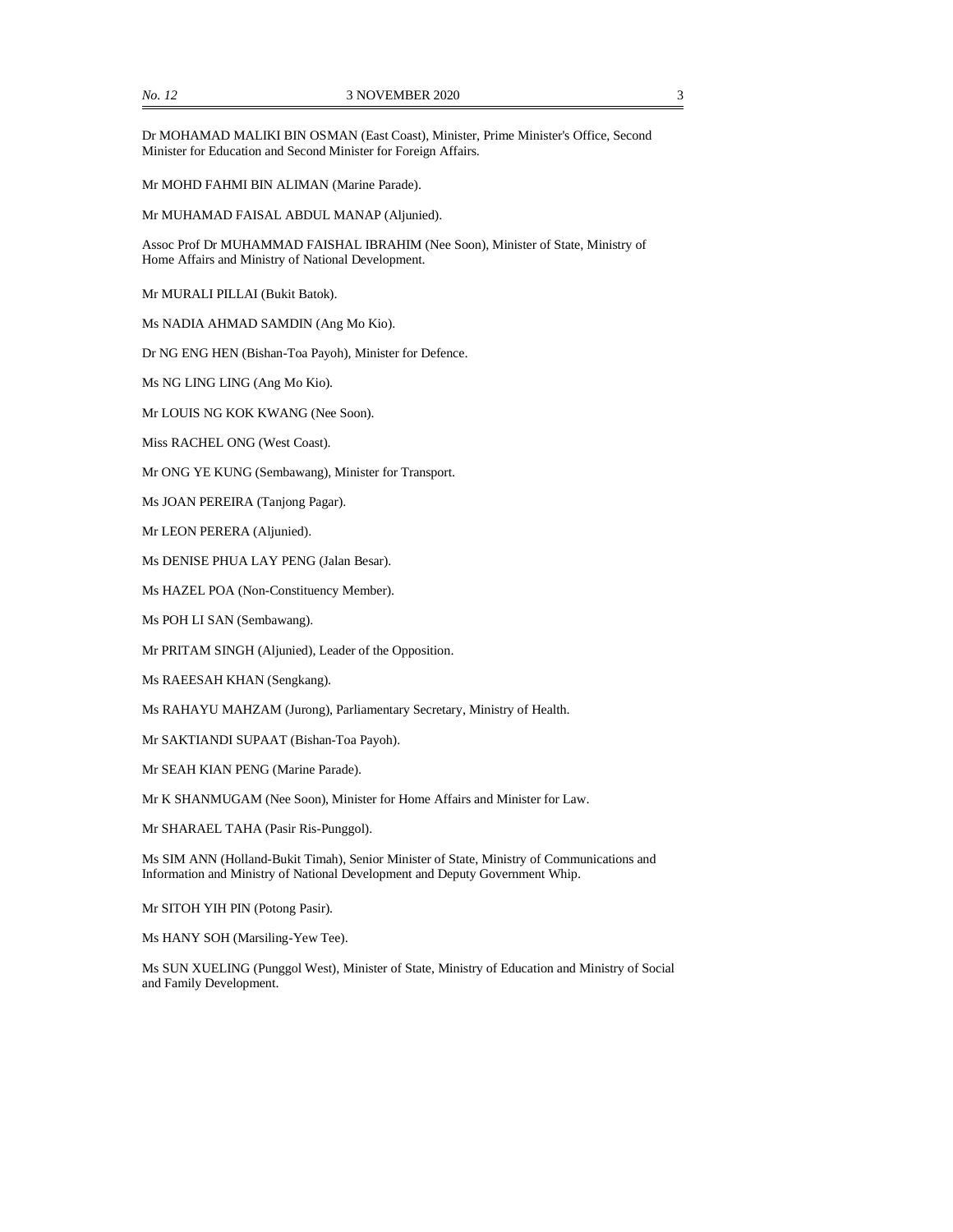Mr ALVIN TAN (Tanjong Pagar), Minister of State, Ministry of Culture, Community and Youth and Ministry of Trade and Industry.

Ms CARRIE TAN (Nee Soon).

Mr DENNIS TAN LIP FONG (Hougang).

Mr DESMOND TAN (Pasir Ris-Punggol), Minister of State, Ministry of Home Affairs and Ministry of Sustainability and the Environment.

Ms JESSICA TAN SOON NEO (East Coast), Deputy Speaker.

Mr TAN KIAT HOW (East Coast), Minister of State, Prime Minister's Office and Ministry of National Development.

Dr TAN SEE LENG (Marine Parade), Minister, Prime Minister's Office, Second Minister for Manpower and Second Minister for Trade and Industry.

Dr TAN WU MENG (Jurong).

Mr PATRICK TAY TECK GUAN (Pioneer).

Mr TEO CHEE HEAN (Pasir Ris-Punggol), Senior Minister and Coordinating Minister for National Security.

Mrs JOSEPHINE TEO (Jalan Besar), Minister for Manpower and Second Minister for Home Affairs.

Mr THARMAN SHANMUGARATNAM (Jurong), Senior Minister and Coordinating Minister for Social Policies.

Ms TIN PEI LING (MacPherson).

Mr EDWIN TONG CHUN FAI (Marine Parade), Minister for Culture, Community and Youth and Second Minister for Law.

Mr VIKRAM NAIR (Sembawang).

Dr VIVIAN BALAKRISHNAN (Holland-Bukit Timah), Minister for Foreign Affairs.

Dr WAN RIZAL (Jalan Besar).

Mr DON WEE (Chua Chu Kang).

Mr LAWRENCE WONG (Marsiling-Yew Tee), Minister for Education and Second Minister for Finance.

Mr XIE YAO QUAN (Jurong).

Mr ALEX YAM ZIMING (Marsiling-Yew Tee).

Ms YEO WAN LING (Pasir Ris-Punggol).

Mr YIP HON WENG (Yio Chu Kang).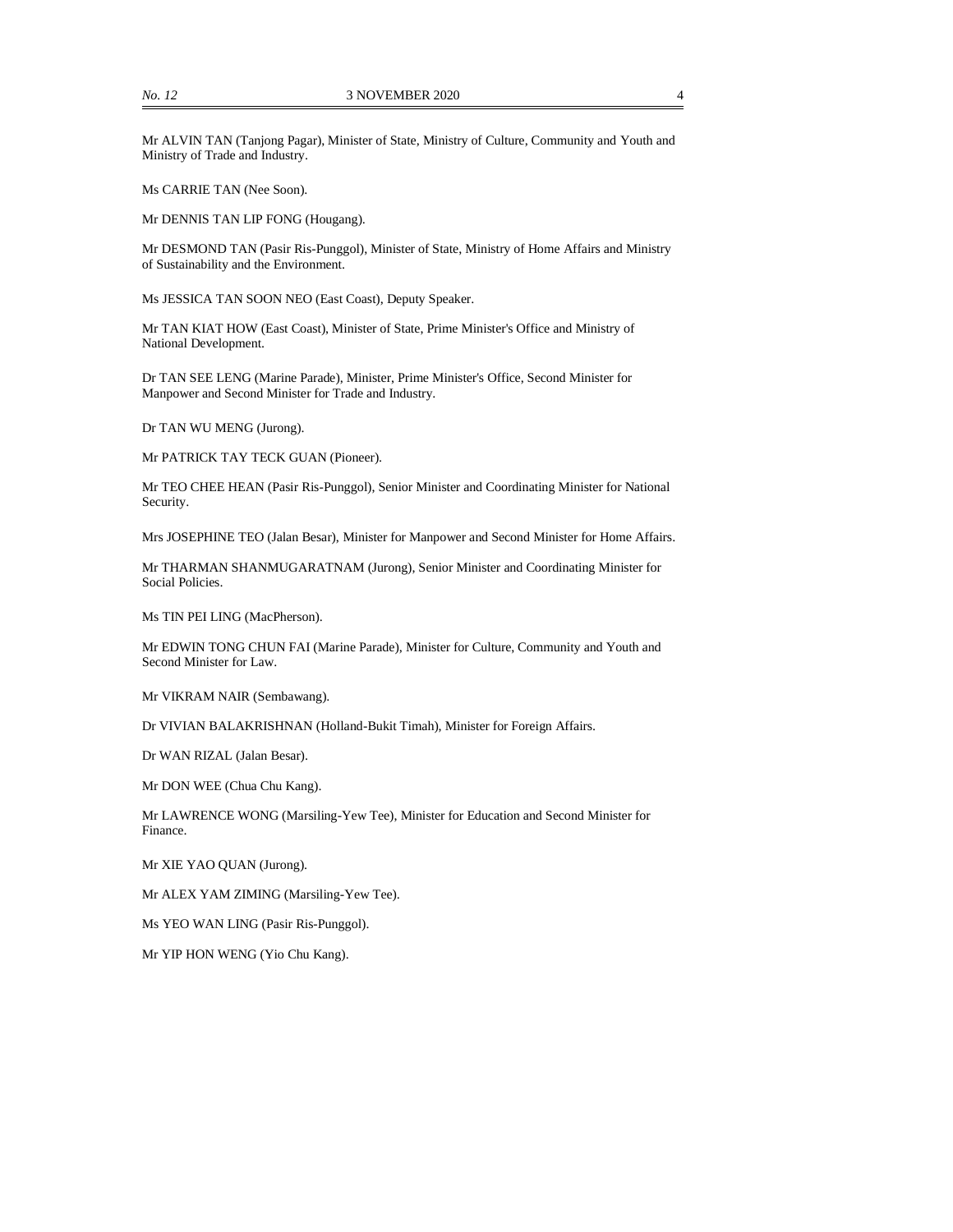Mr MELVIN YONG YIK CHYE (Radin Mas).

Mr ZAQY MOHAMAD (Marsiling-Yew Tee), Senior Minister of State, Ministry of Defence and Ministry of Manpower and Deputy Leader of the House.

Mr ZHULKARNAIN ABDUL RAHIM (Chua Chu Kang).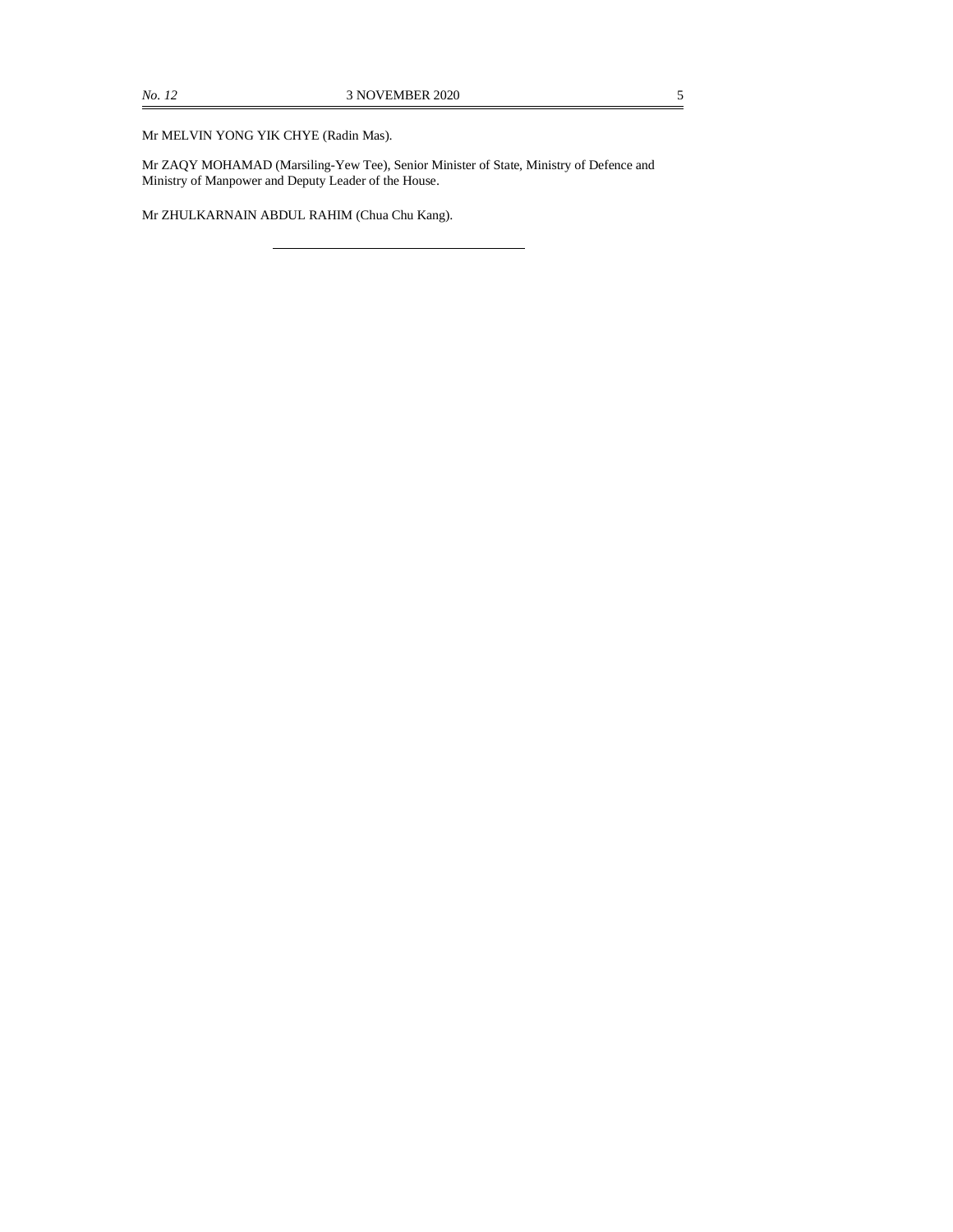1 Announcement by Speaker – Mr Speaker made the following communication to the House:-

"Order. I wish to inform Hon Members that I have on 2 November 2020 received a letter from the President on the Third Supplementary Supply and Budget Adjustments (FY 2020) Bill. Pursuant to Standing Order 93(7)(a), I will announce the opinion of the President to Parliament.

"I have accepted the recommendation of the Council of Presidential Advisers, and given my assent to the Third Supplementary Supply and Budget Adjustment (FY 2020) Bill, in accordance with Article 58 of the Constitution. My opinion is based on the Third Supplementary Estimates of Expenditure and Revised Estimates of Revenue for Financial Year 2020/2021 in Paper Cmd 3 of 2020 that accompany the Bill, which states that these lead to a drawing on the reserves not accumulated by the Government during its current term of office. I give this opinion pursuant to Article 148A(1) of the Constitution of the Republic of Singapore.".".

- 2 14 Questions for Oral Answer were answered during Question Time.
- 3 Guns, Explosives and Weapons Control Bill "to control the handling of guns, gun accessories, explosives, explosive precursors, weapons and noxious substances, to repeal the Arms and Explosives Act (Chapter 13 of the 2003 Revised Edition), the Dangerous Fireworks Act (Chapter 72 of the 2014 Revised Edition) and the Explosive Substances Act (Chapter 100 of the 2014 Revised Edition), to make related amendments to the Arms Offences Act (Chapter 14 of the 2008 Revised Edition) and the Corrosive and Explosive Substances and Offensive Weapons Act (Chapter 65 of the 2013 Revised Edition) regarding offences and penalties, and to make consequential amendments to certain other Acts" – presented by the Minister of State (Mr Desmond Tan), on behalf of the Minister for Home Affairs; read the first time; to be read a second time on the next available sitting day and to be printed. [Bill No. 44/2020].
- 4 Statute Law Reform Bill "to amend the Revised Edition of the Laws Act (Chapter 275 of the 1995 Revised Edition) in support of a universal revision of Acts and to make related amendments to the Interpretation Act (Chapter 1 of the 2002 Revised Edition), to amend the Interpretation Act in relation to the delegation of Ministerial functions, to amend the Parliament (Privileges, Immunities and Powers) Act (Chapter 217 of the 2000 Revised Edition) in support of sittings of Parliament under continuity arrangements, and to repeal or amend certain other Acts" – presented by the Second Minister for Law; read the first time; to be read a second time on the next available sitting day and to be printed. [Bill No. 45/2020].
- 5 Income Tax (Amendment) Bill read a second time and committed to a Committee of the whole House.

The House immediately resolved itself into a Committee on the Bill – (Second Minister for Finance (Mr Lawrence Wong)).

*(In the Committee)*

Clauses 1 to 66 inclusive agreed to.

Bill to be reported.

Bill reported, without amendment; read a third time.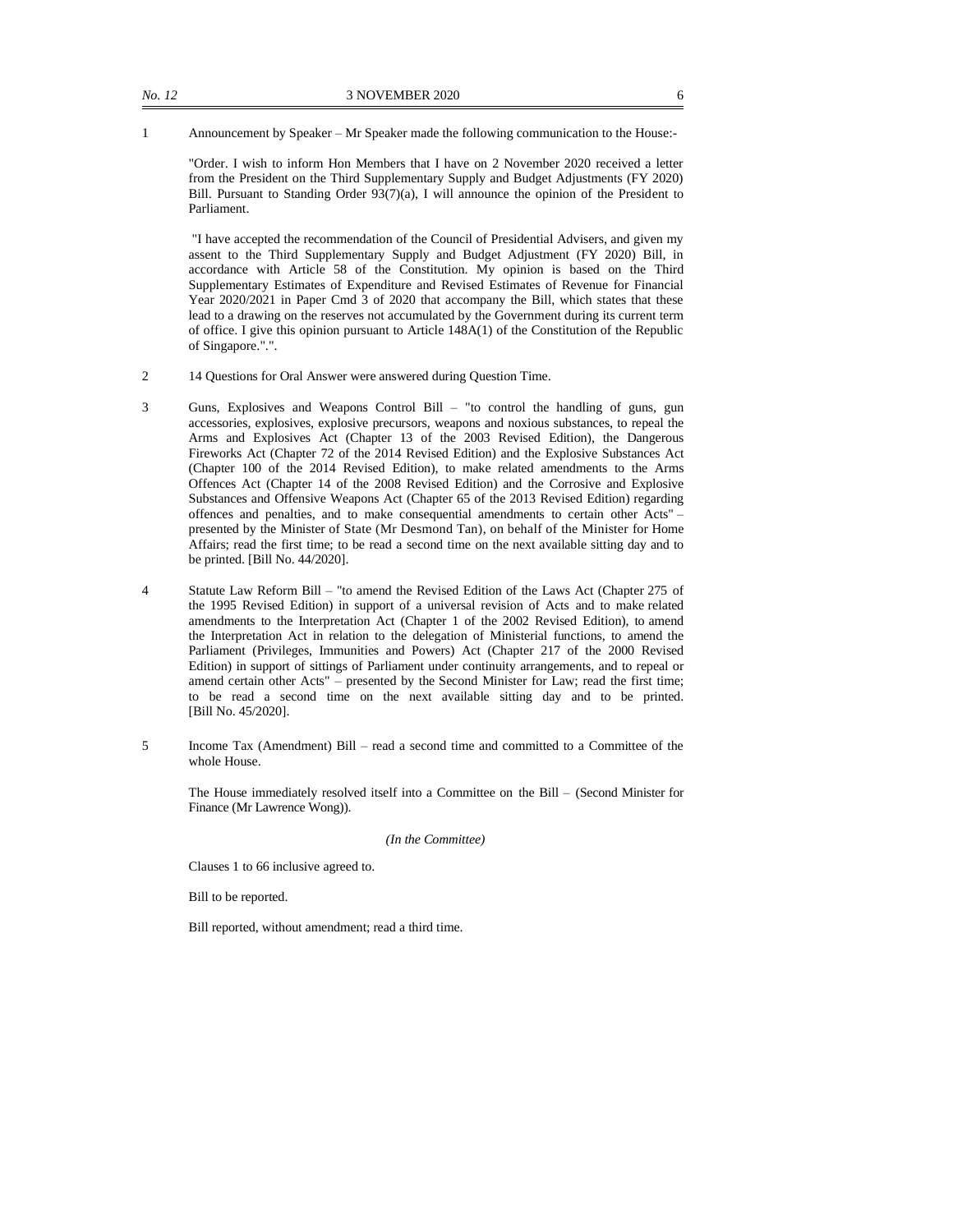6 Goods and Services Tax (Amendment) Bill – read a second time and committed to a Committee of the whole House.

The House immediately resolved itself into a Committee on the Bill – (Second Minister for Finance (Mr Lawrence Wong)).

*(In the Committee)*

Clauses 1 to 25 inclusive agreed to.

Bill to be reported.

Bill reported, without amendment; read a third time.

- 7 Time Limit for Speeches (Deputy Leader of the House) (with the consent of Mr Speaker and the general assent of Members present) – Motion made, and Question put – Resolved, "That the proceedings on the item under discussion be exempted from the provisions of Standing Order No. 48(8) to remove the time limit in respect of the Second Minister for Law's speech.".
- 8 COVID-19 (Temporary Measures) (Amendment No. 3) Bill (Second Minister for Law) Motion made, and Question proposed, "That the Bill be now read a second time."; Debate arising.
- 9 Suspension of Standing Orders (Leader of the House) (with the consent of Mdm Deputy Speaker and the general assent of Members present) – Motion made, and Question put – Resolved, "That, notwithstanding the Standing Orders, the proceedings on the item under discussion be exempted from the provisions of Standing Order No 48(3) so far as it is necessary to enable the Minister for National Development to speak more than once.".
- 10 COVID-19 (Temporary Measures) (Amendment No. 3) Bill Debate resumed on Question, "That the Bill be now read a second time.".
- 11 Exempted Business (Leader of the House) Motion made, and Question put Resolved, "That the proceedings on the business set down on the Order Paper for today be exempted at this day's sitting from the provisions of Standing Order No. 2.".
- 12 COVID-19 (Temporary Measures) (Amendment No. 3) Bill Debate resumed on Question, "That the Bill be now read a second time.".

Question put and agreed to. Bill read a second time and committed to a Committee of the whole House.

The House immediately resolved itself into a Committee on the Bill – (Second Minister for Law).

*(In the Committee)*

Clauses 1 to 11 inclusive agreed to.

Bill to be reported.

Bill reported, without amendment; read a third time.